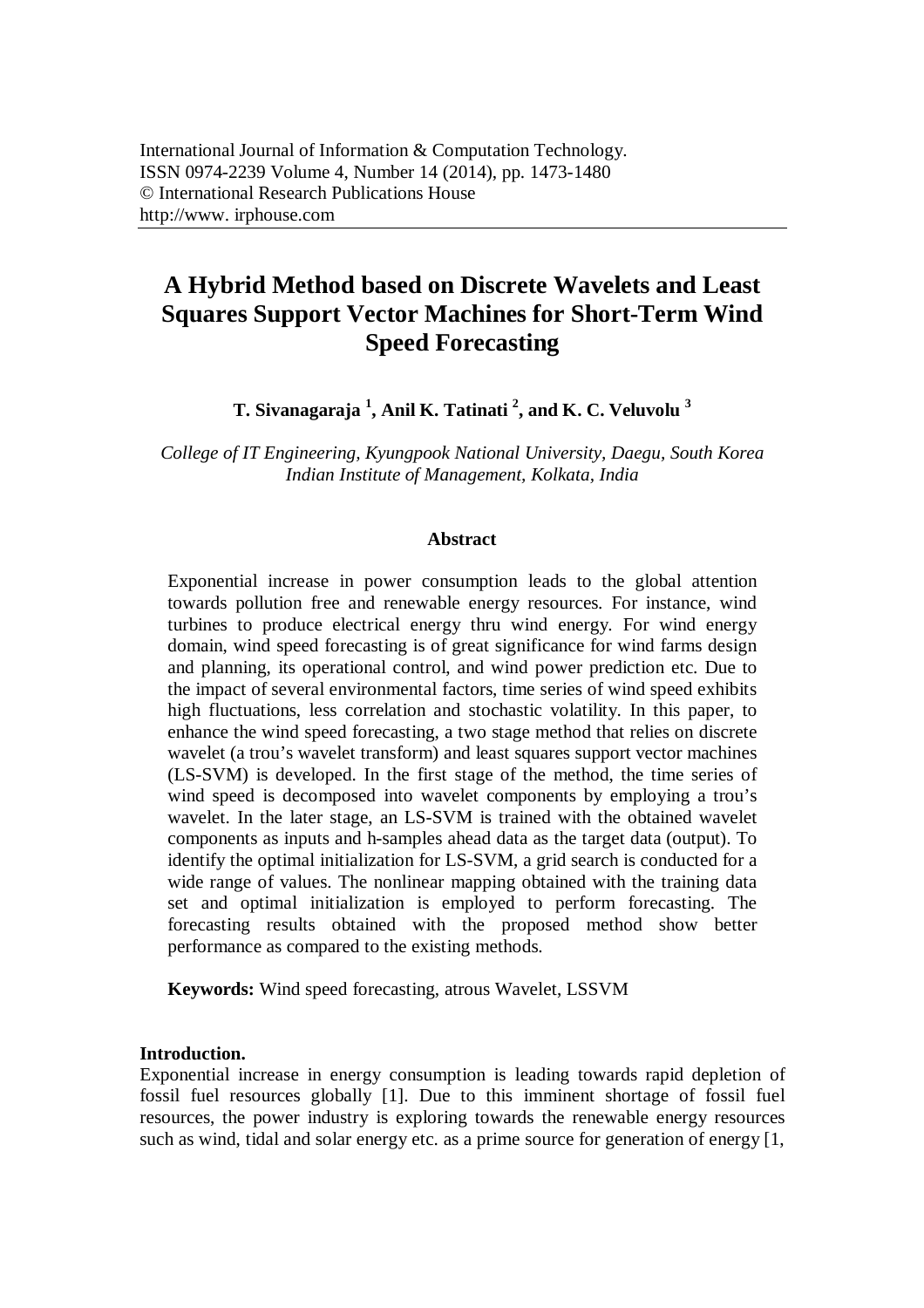9]. Owing to their capability of pollution free energy generation, renewable energy resources got more attention in recent past. For instance, wind turbines can generate electricity (green energy) with wind as the source. In China alone, the wind farms growth rate was reported as 114% in 2009 with the total wind generation capacity of 25805. 3 MW [9]. However, stable production of electricity with wind turbines is an arduous task due to the uncertainty and intermittency of wind speed. Further, the irregularities in wind speed cause damage to the cabin and pitch system of wind turbines. Thus, accurate forecasting of wind speed is required to know prior about the irregularities in wind speed and leads to better wind farms planning and design.

In the recent past, considerable research has been focused on wind speed forecasting. The forecasting models proposed till date can be categorized as three kinds: physical models, statistical models, and knowledge based models. Each model has its own merits and demerits. Of these three models, statistical models like Autoregressive integrated moving average (ARIMA) [2, 8] and knowledge based methods like artificial neural networks (ANN) [3, 6] are successful up to an extent. Further, hybrid methods rely on empirical mode of decomposition (EMD) to decompose the signal into intrinsic mode functions (IMFs) then aggregate the forecasting of each IMF to get final forecast result are developed [4, 8-10]. Nevertheless, due to the irregularity and non-stationary characteristics of wind speed data, an accurate forecasting method is still elusive.

From the literature [1-12], it is evident that wind speed forecasting is effective in two scenarios 1) Improving the forecasting performance of principal method with aid of other method (s)/technique (s), for example particle swarm optimization for best initialization of SVM and 2) Divide and conquer rule i. e. decompose the signal into independent components and then perform forecasting, for example EMD. In this study, we would like to explore the second scenario with discrete wavelets. In time series decomposing fields, discrete wavelets are generally recognized. In this paper, to build a hybrid method, we chose discrete wavelet i. e. a trous wavelet [5] to decompose the time series into wavelet components and a machine learning technique i. e. least squares support vector machines (LS-SVM) to forecast the wavelet components independently. Finally, the forecasted components are aggregated to attain the final forecast of wind speed. The proposed method is assessed by performing hourly forecasting on the wind speed time series acquired for every ten minutes from a wind farm at Laurel.

This paper is organized as follows: Section 2 states the methods in brief and framework of this study; Section 3 demonstrates the wind speed data used for forecasting and obtained performance analysis. Section IV concludes the paper.

#### **Methods and Materials.**

In this section, first a brief description of all methods is provided followed by the frame work of the proposed hybrid method.

#### **Haar a Tours Wavelet.**

A trous wavelet is computed in a sequential way to decompose the signal into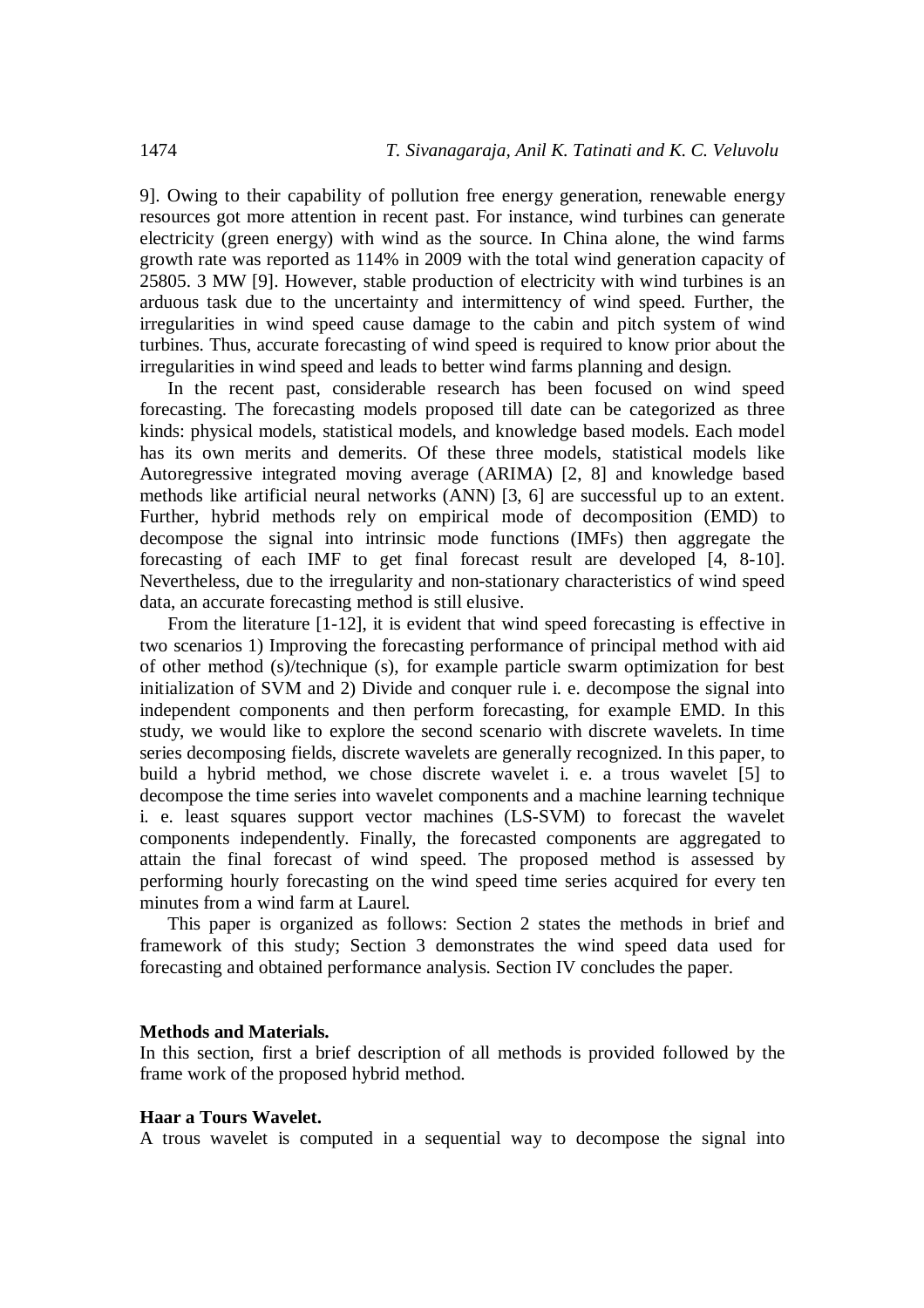individual wavelet components. Thereby, online processing of time series decomposition is also possible with the wavelet [5].

The decomposition with a trous wavelet can be given as:

$$
c_{0,n} = y_n
$$
  
\n
$$
c_{j+1,n} = \frac{1}{2} (c_{j,n-2j} + c_{j,n})
$$
  
\n
$$
W_{j+1,n} = c_{j,n} - c_{j+1,n}
$$

Computing the decomposition up level J, we get J+1 components representing the signal:  $W_1 ... W_j$ , the wavelet components, and  $c_j$  the smoothed signal and  $y_n$  is the signal at *n* th sample.

#### **Least Squares Support Vector Machines.**

LS-SVM address the regression problem by transforming the data with non-linear relationship to a high-dimensional space [6]. The function will be estimated based on the training data provided:

$$
\{\boldsymbol{s}_i, y_i\}_{i=1}^N
$$

where

 $s_i$  is the n-dimensional input vector and  $y_i$  is the corresponding target. Provided is the brief formulation for LS-SVM, for more information see [6]

The regression model for LS-SVM can be given as:

$$
y = \omega^T \psi(s) + b
$$

where ω represents the weight vector and b represents bias.

The function estimation optimization problem can be defined as:

$$
\min_{\omega,b} J(\omega,\psi) = \frac{1}{2}\omega^T\omega + C\sum_{i=1}^N e_i^2
$$

subject to the constraints  $y_i = \omega^T \psi(s_i) + b + e_i$ ;  $i = 1, 2, ... N$  with C as regularization constant and e as estimation error.

The regression model with Radial bias function (RBF) as kernel can be obtained as:

$$
\hat{y}_{t+T} = \sum_{i=1}^{N} \alpha_i K(\bm{s}_i, \bm{s}_t) + b; t = N + 1, ..., l
$$

where K  $(...)$  represents the RBF Kernel and  $\alpha$  represents the Lagrangian multipliers

#### **Framework of Proposed Hybrid Method.**

The hybrid method is designed to exploit the relative advantage by combining both the above explained methods. The procedure proposed in this paper for forecasting the wind speed consists of three phases, as shown in Fig. 1. In the first phase, named as decomposition, time series of wind speed will decompose into several wavelet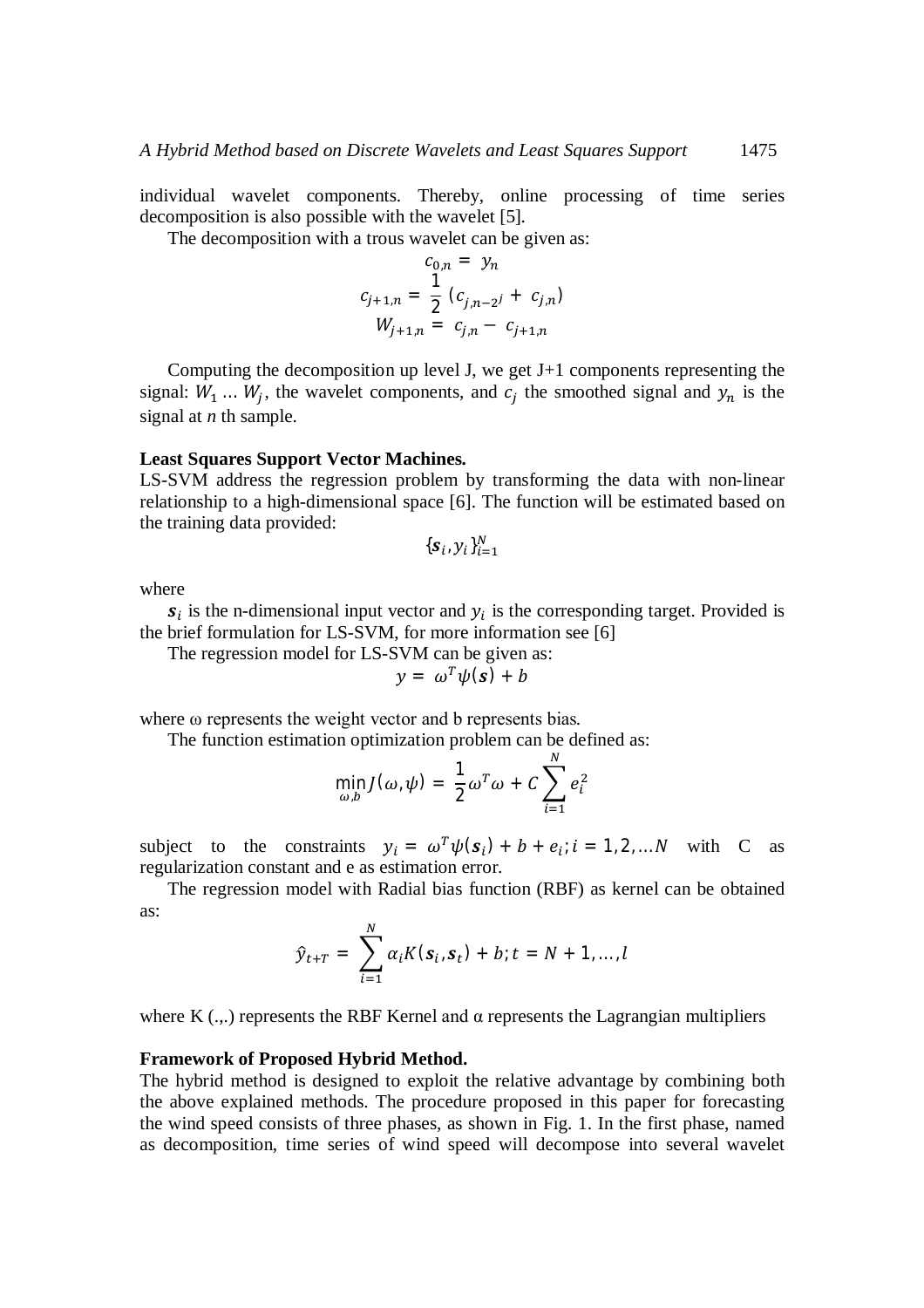components to separate the highly non-stationary nature from the time series [5]. In the second phase, named as individual wavelet components forecasting. LS-SVM will be employed individually to all wavelet components and attain the individual multistep forecasting. In the final phase, named as aggregation, all individual wavelet components forecasting will be aggregated to attain the final forecasting for wind speed.

# **Results and Discussions**

In this section, first wind speed data used for prediction is described, followed by the performance indices employed and performance analysis are discussed.

### **Wind Speed data.**

Wind speed data collected from the farms at Laurel, Nebraska, USA from a 20-meter anemometer is used for forecasting analysis in this paper. This data consists of average wind speed and the direction of the wind for the period 04/01/2005- 05/01/2005. The data was originally made available by Wind Powering America, a DOE Office of Energy Efficiency & Renewable Energy (EERE) program. The data was acquired for every 10 mins in this data set, named as *Mins data* throughout this paper. For illustration, the Laurel wind speed profile (*Mins data*) is shown in Fig. 2.





#### **Performance Indices.**

In this paper, six-step ahead prediction was performed on *Mins data* to attain one hour ahead prediction. To highlight the advantages of the proposed hybrid approach, comparative analysis was performed with the other existing methods.

To evaluate the forecasting performance of all methods, the indices mean absolute error (MAE) and mean absolute percent error (MAPE) are employed. The indices are defined as follows: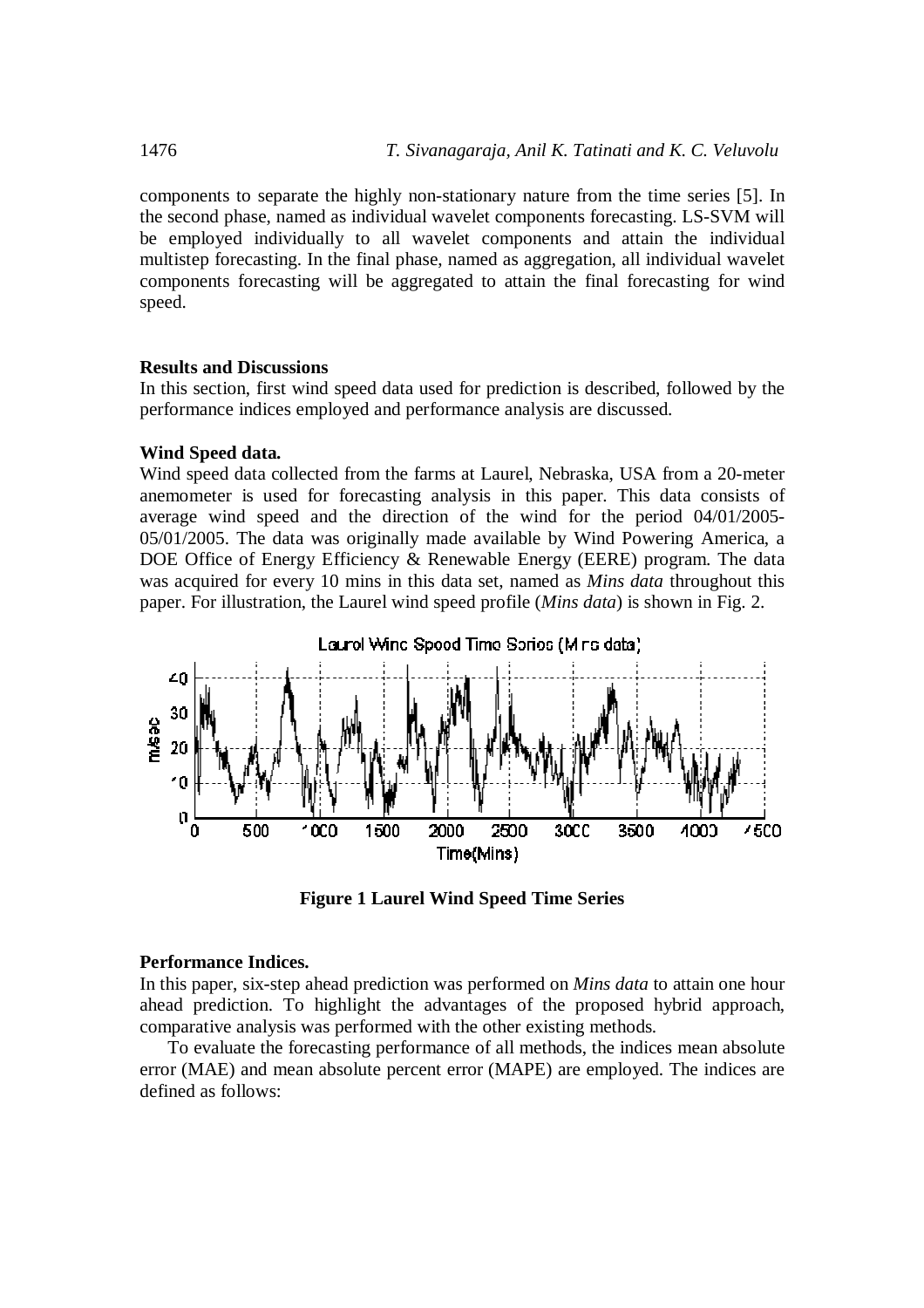$$
MAE = \frac{1}{T} \sum_{t=1}^{T} |s(t) - \hat{s}(t)|
$$
  
 
$$
MAPE = \frac{1}{T} \sum_{t=1}^{T} \frac{|s(t) - \hat{s}(t)|}{s(t)} X 100 %
$$

where  $s(t)$  represents the observation value at instant  $t$  and  $\hat{s}(t)$  is the forecasted value at *t*.

# **Parameter selection.**

Wind speed time series was decomposed into seven individual components by a trous wavelet. By trail-and-error method, the parameters of  $LS-SVM$  are identified as  $C =$ 100,  $\sigma^2 = 50$ , and N = 1000.

## **Performance Analysis**.

To analyze the performance of all methods for hourly forecasting of wind speed data, three-step, six-step and twelve-step ahead prediction of *Mins data* are considered. The horizon of six and twelve samples were selected to perform one and two hour ahead prediction respectively with *Mins data*. In this analysis results of the proposed hybrid method was compared with other methods 1) standard LS-SVM and 2) EMD-LS-SVM. For illustration, the performance of proposed hybrid method is shown in Fig. 4.

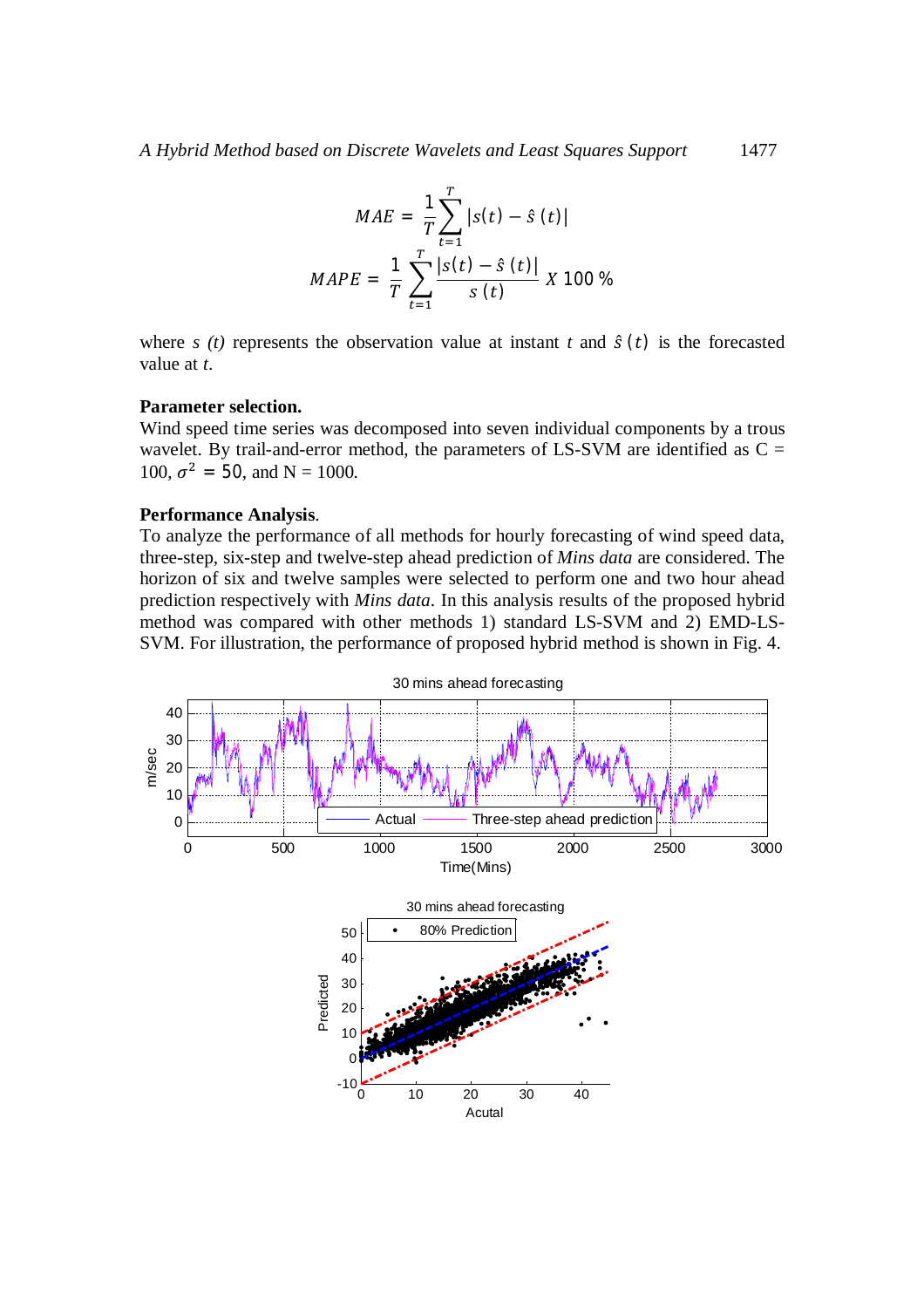

**Figure 4 Performance analysis of proposed hybrid method (left column prediction traces around actual trace and in right column scatter plots with 80% accuracy lines (red dotted lines))**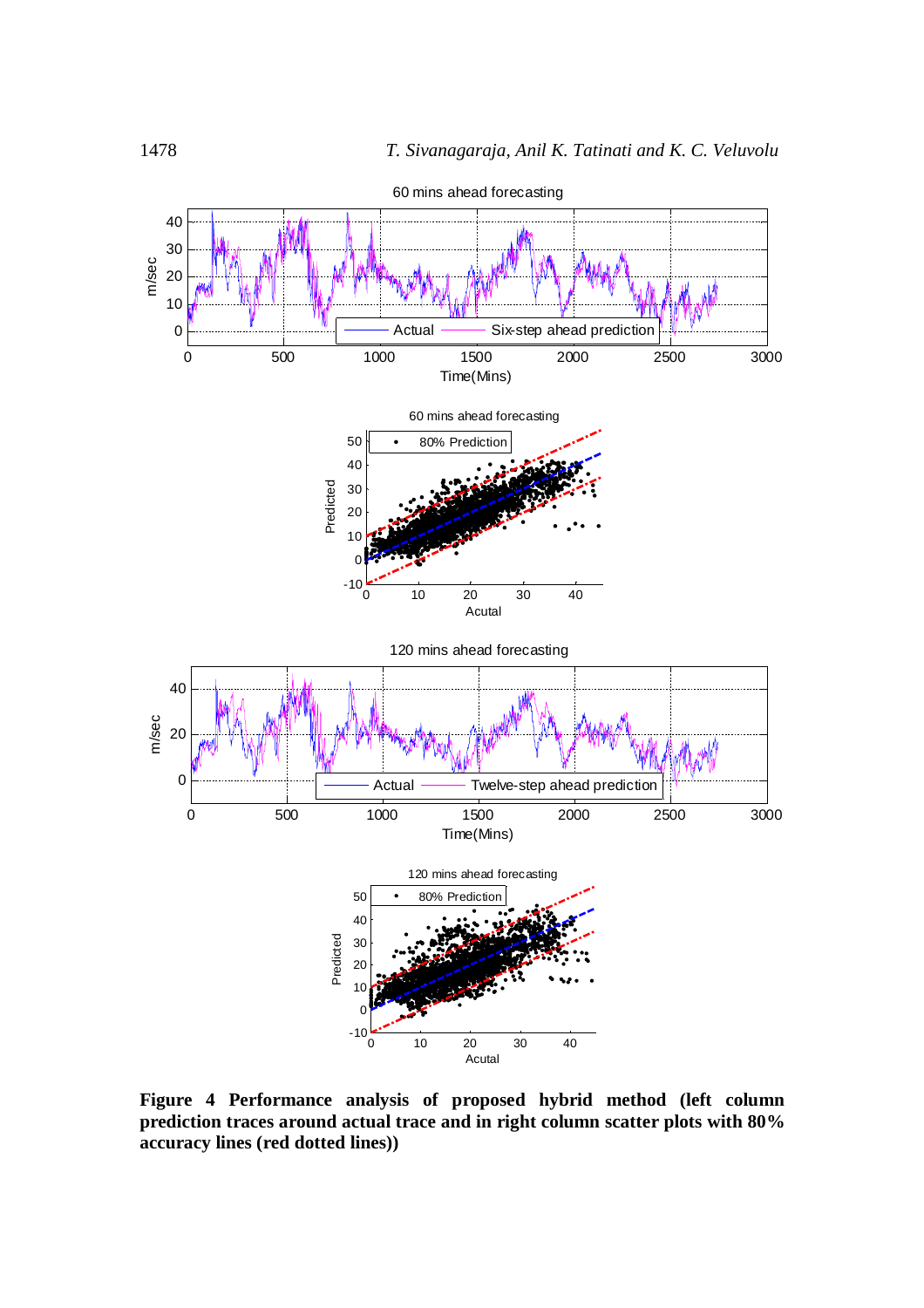The statistical results obtained for other approaches and the proposed hybrid method are tabulated in Table. 1. With the proposed hybrid method MAE of 0. 46 is obtained for six-step ahead forecasting of *Mins data*, whereas with standard LS-SVM and EMD-LSSVM 0. 45 and 0. 51 MAE was obtained respectively. Furthermore, single-step prediction was performed with the similar procedure as multi-step prediction. For single-step prediction, the proposed hybrid method yields MAE of 0. 018 whereas standard LS-SVM and EMD-LSSVM yield MAE of 0. 026 and 0. 032 respectively.

# **Table 1 Statistical Analysis**

| <b>Methods</b>                | <b>MAE</b> |       |                                                                 | <b>MAPE</b> |       |       |
|-------------------------------|------------|-------|-----------------------------------------------------------------|-------------|-------|-------|
|                               |            |       | Three-step Six-step Twelve-step Three-step Six-step Twelve step |             |       |       |
| $LS-SVM [6]$                  | 0.032      | 0. 51 | 0.68                                                            | 7 Q         | 35.24 | 52.45 |
| <b>EMD-LSSVM [4]</b>          | 0.026      | 0.45  | 0.58                                                            | 7.4         | 32.64 | 42.35 |
| <b>Proposed Hybrid Method</b> | 0.018      | 0.41  | 0. 51                                                           |             | 26.65 | 35.24 |

# **Conclusions.**

In this paper, a hybrid approach for wind speed prediction is proposed. The developed methods is a combination of discrete wavelets and LS-SVM. In the first stage, the wind speed data is decomposed into independent wavelet components with a trous wavelet. In the second stage, individual wavelet components are forecasted with LS-SVM independently. With the proposed hybrid method, six-step ahead prediction was performed on *Mins data* from Laurel wind farm. The proposed hybrid approach yields MAE of 0. 51 for twelve samples ahead forecasting whereas the existing methods LS-SVM and EMD-LSSVM yield 0. 68 and 0. 58 respectively. This show that, the proposed hybrid method provides better forecasting performance as compared to the existing methods.

# **References**

- [1] Joseph S: *Wind power, policy learning and paradigm change.* Energy Policy 2006; 34 (3): 3041–3048.
- [2] Hui L, Tian H Q, and Li Y F: *Comparison of two new ARIMA-ANN and ARIMA-Kalman hybrid methods for wind speed prediction*. Applied Energy 2012; 98 (4): 415–424.
- [3] Cadenas E, Rivera W: *Short term wind speed forecasting in La Venta, Oaxaca, Mexico, using artifical neural networks.* Ren Energy 2009; 34 (4): 247–279.
- [4] Hu J, Wang J, Zeng G: *A hybrid forecasting approach applied to wind speed time series.* Renew Energy 2013; 60 (1): 185–194,
- [5] Renaud O, Starck J L, Murtagh, F: *Prediction based on a multi scale decomposition.* Int. J. Wavelets 2003; 1 (2):217-232.